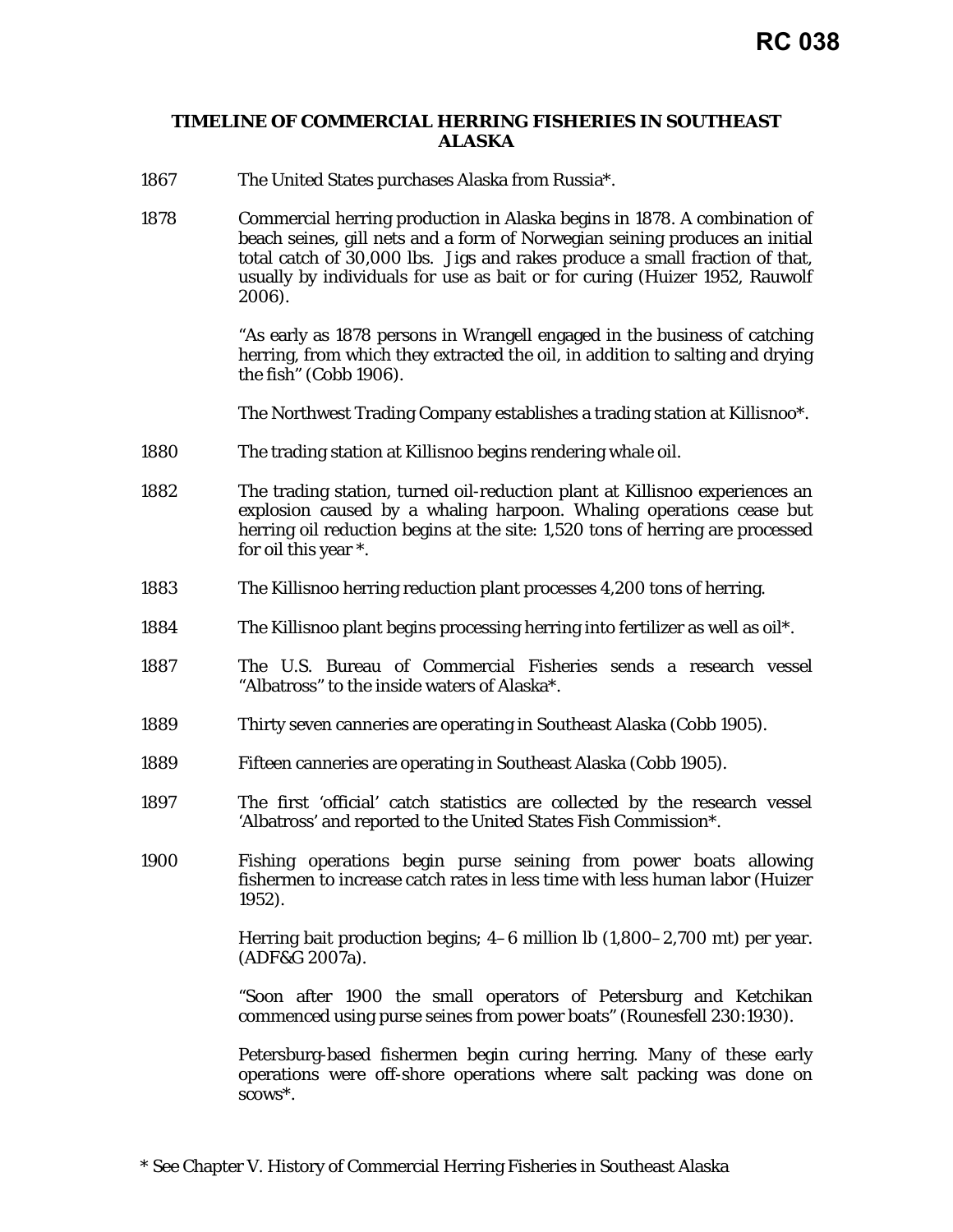| 1902      | Sixty four canneries are operating in Southeast Alaska (Cobb 1905).                                                                                                                                                                                                                              |
|-----------|--------------------------------------------------------------------------------------------------------------------------------------------------------------------------------------------------------------------------------------------------------------------------------------------------|
| 1904      | The Bureau of Fisheries first requires every individual and company fishing<br>in Alaska to record annual statistics such as total fish products, fishing gear,<br>and vessels.                                                                                                                  |
| 1905      | Forty seven canneries are operating in Southeast Alaska (Cobb 1905)                                                                                                                                                                                                                              |
| 1906      | An annual report "Fisheries of Alaska" (also known as the 'fish and fur seal'<br>report) begins to be published by the US Bureau of Commercial Fisheries*.                                                                                                                                       |
| 1907      | The Tyee Whaling Company is established at Murder Cove on Admiralty<br>Island. It operates until 1913*.                                                                                                                                                                                          |
| 1910      | The first herring are frozen for bait for the halibut fisheries at the New<br>England Fish Co. plant in Ketchikan (Marsh and Cobb 1911).                                                                                                                                                         |
| 1911      | The method of salt-ruing herring expands rapidly.                                                                                                                                                                                                                                                |
| 1912      | The United States Whaling Company opens a station at Port Armstrong.<br>The company operates until 1923, and processes nearly 1,600 whales*.                                                                                                                                                     |
| 1912-13   | Halibut fishing is introduced as an important Alaskan industry. The need<br>for herring bait fuels both fisheries (Rounsefell 1930).                                                                                                                                                             |
| 1916      | The Bureau of Commercial Fisheries hires experts to train fishery workers<br>in the method of "Scotch Curing" *.                                                                                                                                                                                 |
| 1918      | Power seine boats almost totally replace the old Norwegian method of<br>operation in all of Southeast Alaska. All are powered by gas internal-<br>combustion engines. Each boat employs a five to seven man crew. The<br>average net tonnage is 17 tons (range of 11-31 tons) (Rounsefell 1930). |
|           | Herring caught for the food market (salt-cured, dried) peaks at 12,304 tons.<br>Large herring become hard to find in the following years and many salt-cure<br>operations move to Prince William Sound and Kodiak *.                                                                             |
| 1919      | Three additional reduction plants are built in Chatham Strait *.                                                                                                                                                                                                                                 |
| 1925      | Herring plants begin to record the quantity of fish being processed into<br>meal or oil (Reid 1927)                                                                                                                                                                                              |
| 1926-1966 | Ninety percent of herring catches go to the reduction process (Reid 1971).                                                                                                                                                                                                                       |
| 1927      | The purse-seine boat average net tonnage is 31 (range of 20-42 tons). Half<br>of the fleet is powered by diesel engines. Each boat employs a six to eight<br>man crew (Rounsefell 1930).                                                                                                         |
|           | The halibut industry uses over 8,000,000 pounds of herring bait from<br>Alaska: 4,600,000 from the southeastern region (Rounsefell 1930).                                                                                                                                                        |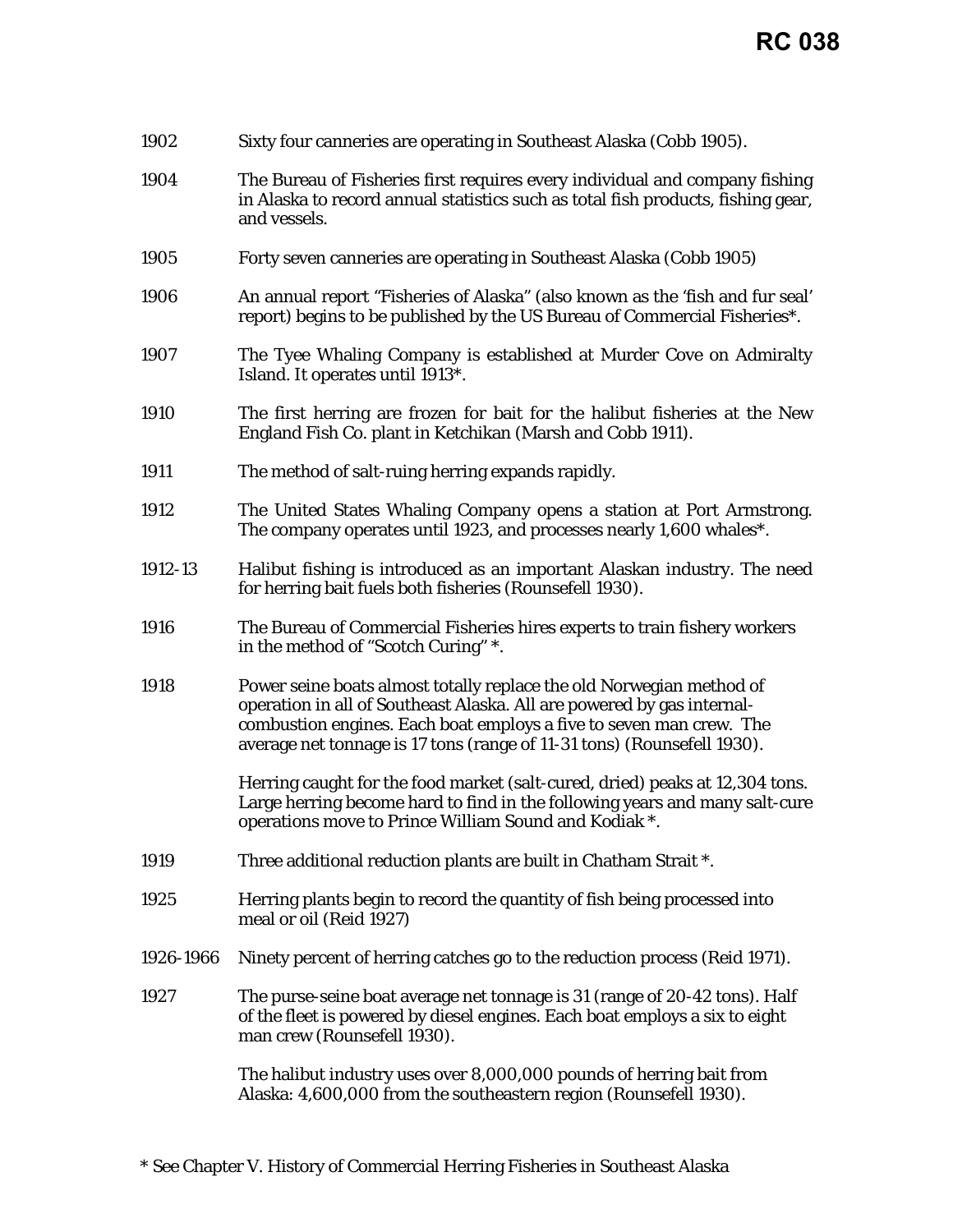- 1929-1956 Approximately 812,290 tons of herring is harvested from southeast Alaska (Skud, Sakuda and Reid 1960).
- 1930-31 Rounsefell is assigned the task of studying the cause of fluctuating herring populations. Using catch per unit (CPUE) data from the 1920s, he concludes that there is no evidence to support the hypothesis that the reduction plants were the source of depletion (1930) but does attribute declines to fishing and recommends restricting the fishing fleet (1931)\*.
- 1932-1934 Herring populations undergo three successive recruitment "failures" and cause the collapse of the herring fishery in the late 1930s (Dahlgren and Kolloen 1944).
- 1935 Tagging surveys of herring are attempted (Rounsefell and Dahlgren 1935). Rounsefell and Dahlgren find that Kootznahoo Inlet was once an abundant herring spawning ground, but the population had declined\*.
- 1937 Peak herring reduction year: 125,000 tons are processed. Production levels begin to decline rapidly after 1937 (Reid 1971).
- 1939 Because of evidence of severe depletion of herring, commercial fishing for herring other than for bait purposes is prohibited after August 2, 1939 in all of southeast Alaska\*.

The Bureau of Commercial Fisheries opens an 'exploratory' fishery in an attempt to locate herring and possibly reopen the commercial fishery. No herring is found \*.

- 1941 A 6,250 ton quota is set for the herring fishery. Half of the quota is filled\*.
- 1942 All of southeast Alaska is closed to allow herring populations to rebuild\*.
- 1943 Annual catch quotas are implemented, beginning with 12,500 tons.
- 1947 Kolloen (1947) develops 'cohort analysis,' a means to track herring using age composition. Using this technique, Kolloen describes the herring population as recovering: 41,828 tons of herring are harvested. Shortly thereafter, in the late 1940s, herring populations crash once again\*.
- 1948 The annual catch quota is set at 50,000 tons; 16,114 tons of herring are actually harvested.
- 1950s Japanese and Russian ships begin trawling for herring in the Bering Sea. (ADF&G 2007a).

Herring reduction plants begin to decline due to competing Peruvian anchovy production (ADF&G 2007a).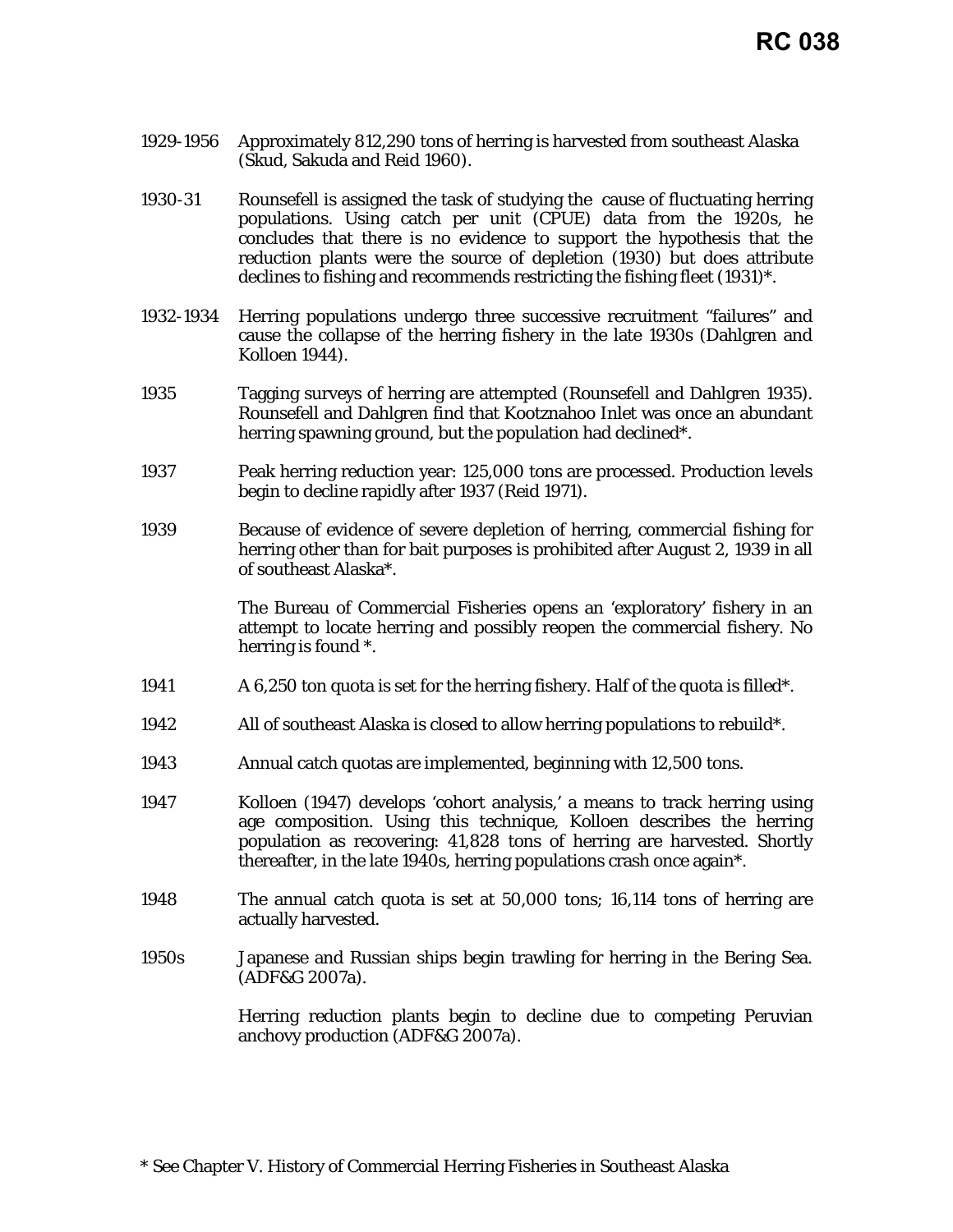The Sitka Chamber of Commerce lodges an official protest against commercial herring fishing for reduction purposes (STA Chamber of Commerce 1954).

- 1951 The annual quota is decreased to 100,000 barrels.
- 1959 The state of Alaska begins managing herring fisheries.
- 1966 The last herring reduction plant shuts down due to market conditions and depleted herring stocks (Reid 1971)
- 1964 The first commercial spawn-on-kelp fishery opens in Sitka (Ad Hoc Committee on Herring Spawn on Kelp Statements of Findings, n.d.)
- 1967-1972 "Unregulated bait fisheries deplete stocks in George Inlet (9000) tons and Caroll Inlet (1200) tons while being surveyed by ADF&G's biologists aboard the vessel Sundance" (Rauwolf 2006).
- 1968 ADF&G opens the spawn on kelp fishery (Rauwolf 2006).
- 1969 The first unofficial sac roe fishery in Sitka begins operation (Garza 1996).
- 1970s Herring stocks experience the first collapse (ADF&G 2007a)

Herring sac roe production begins in the 1970s to provide for declining herring numbers in Japanese waters. Much of the current herring sac roe harvest in Alaska is destined for these Japanese markets although younger generations are not so keen on this traditional dish.

Japanese and Russian ships trawling for herring in the Bering Sea harvest 320 million lb (146,000 mt) in 1970 (ADF&G 2007a).

"The development of extensive crab fisheries in the 1970s greatly increased the demand for herring bait" (ADF&G 2007a). Bait harvests increase to 4,000-6,000 tons annually\*.

- 1972-1975 ADF&G conducts stock surveys on spawning grounds in preparation for the sac roe fisheries. The results of these surveys on diminished stocks are called "pristine biomass" by ADF&G biologists (Rauwolf 2006).
- 1974 The commercial spawn-on-kelp fishery closes in Sitka (Ad Hoc Committee on Herring Spawn on Kelp Statements of Findings, n.d.)
- 1976 The Magnuson Fishery Conservation and Management Act creates the following for all commercial fisheries: "A fishery conservation zone between the territorial seas of the US and 200 nautical miles offshore. An exclusive US fishery management authority over fish within the fishery conservation zone (excluding highly migratory species). Regulations for foreign fishing within the fishery conservation zone through international fishery agreements, permits and import prohibitions. National standards for fishery conservation and management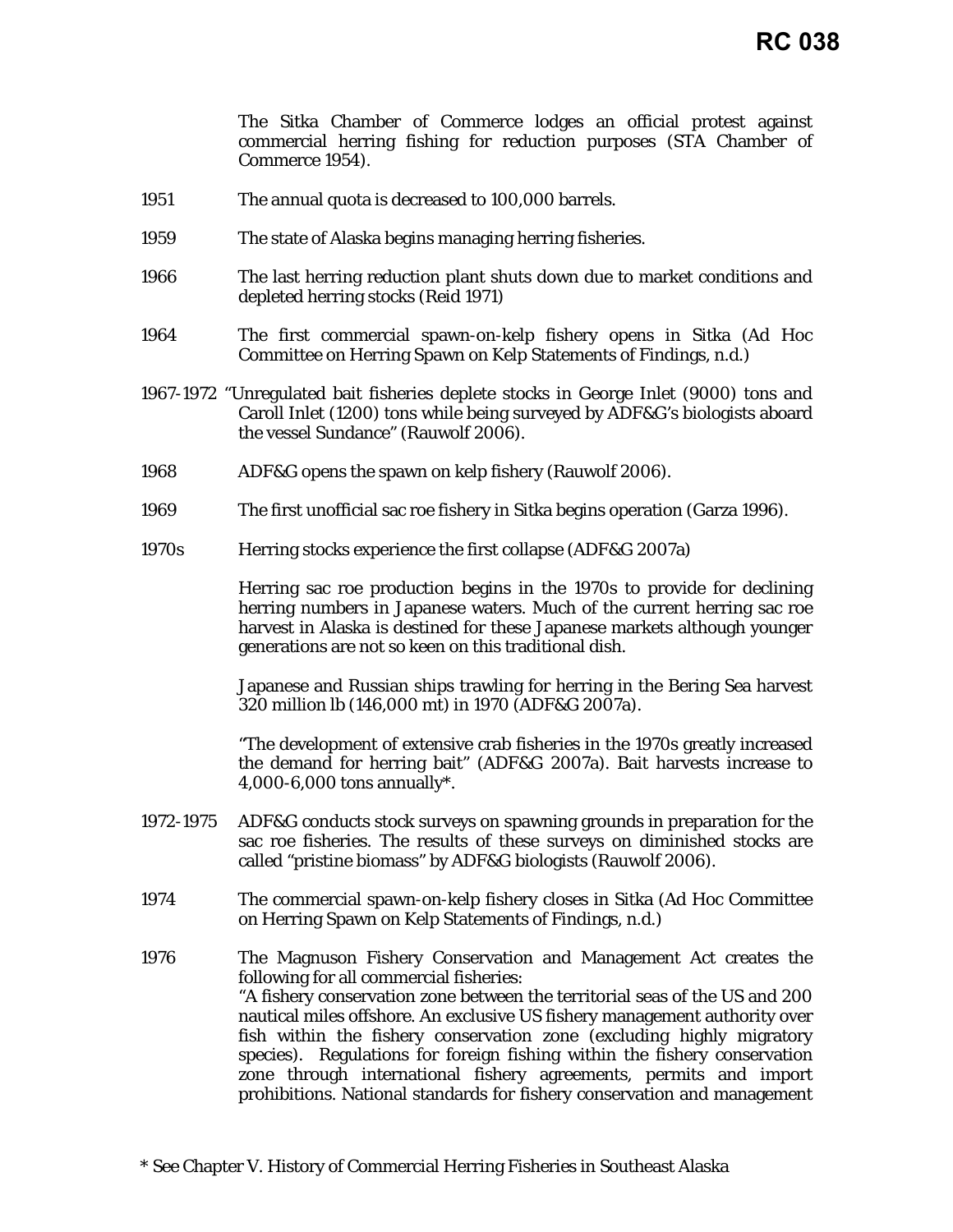and eight [regional fishery management councils](http://www.noaa.gov/nmfs/councils.html) to apply those national standards in fishery management plans" (MMS 2007).

ADF&G opens commercial sac roe fisheries in southeast Alaska (gillnet and seine) (Rauwolf 2006)

- 1980s "[C]onsensus emerged among west coast herring biologists that a 20% maximum exploitation rate was appropriate for herring, and management agencies began shifting to this target. By the late 1980s, a consensus to set thresholds at 25% of the average unfished biomass also emerged. This policy was initially developed for British Columbia (Hall et al. 1988), and the rationale was extended for Alaskan herring fisheries by Zheng et al. (1993) and Funk and Rowell (1995)"\*.
- 1980 West Behm Canal closes to commercial herring fishing after only one year of sac roe and three years of bait fishing. (Rauwolf 2006)

Auke Bay/Lynn Canal fishery collapses (third largest biomass in Southeast Alaska) (Rauwolf 2006)

- 1980-1988 Many small spawning areas are depleted by gillnet and seine fisheries (Rauwolf 2006)
- 1990 Kah Shakes gillnet sac roe fishery, second largest biomass in southeast Alaska closes (Rauwolf 2006).
- 1991 ADF&G moves the Kah Shakes gillnet fishery outside the legal boundary, 12 miles west to Cat Island, adjacent to the Annette Island Reserves herring fishery on Crab Bay flats. (Rauwolf 2006).
- 1993 Board of Fisheries tosses out proposals from local concerned citizens, and does not allow testimony on these proposals. At the same time the BOF expands the legal boundary of Kah Shakes to Include Cat and Mary Island, and classifies all area stocks as one stock (Revilla Channel Stock) (Rauwolf 2006).
- 1994 Local citizens file a lawsuit in an attempt to protect the remaining herring populations in Kah Shakes and Cat Island (Rauwolf 2006)
- 1995 People begin to notice a reduced size in herring in Revilla channel. Spawning biomass at Kah Shakes has shrunk to 143 tons from a high of over 20,000 tons at the onset of the fishery (Rauwolf 2006)
- 1995 The Sitka Tribe of Alaska implements a "branch watch" program to try to protect branches set out by subsistence harvesters from theft and other destructive activities (see Appendix D).
- 1996 The chairman of the Sitka Tribe of Alaska sends a letter to the Area Manager of the Commercial Fisheries asking the agency to close the commercial herring sac roe harvest in Sitka (Cockerman 1996a).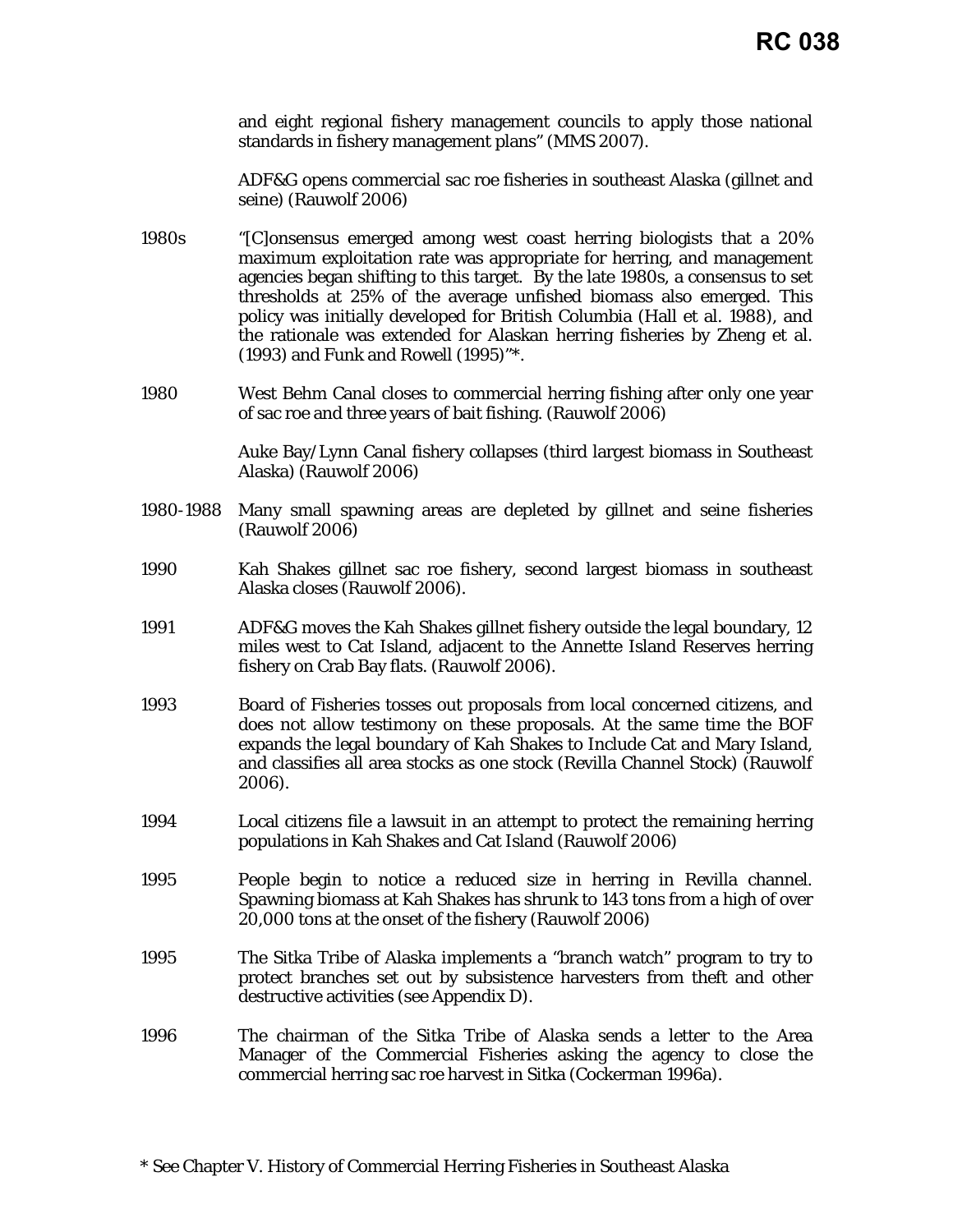|      | The Sitka Tribe of Alaska files a proposal to the Board of Fisheries to<br>increase the threshold for the commercial fishery (see Appendix D).                                                                                                                                                                                                                                                                                                                                                                                                                                                                                                                                                                                                   |
|------|--------------------------------------------------------------------------------------------------------------------------------------------------------------------------------------------------------------------------------------------------------------------------------------------------------------------------------------------------------------------------------------------------------------------------------------------------------------------------------------------------------------------------------------------------------------------------------------------------------------------------------------------------------------------------------------------------------------------------------------------------|
| 1996 | The combined spawning biomass of herring at Kah Shakes and Cat Island<br>total 4338 tons, 1662 tons below the required 6,000 ton biomass threshold<br>set by ADF&G before they are supposed to allow a commercial harvest for<br>the coming season (Rauwolf 2006)                                                                                                                                                                                                                                                                                                                                                                                                                                                                                |
|      | An experimental commercial herring roe on kelp program is established by<br>the Board of Fisheries in Sitka (see Appendix D).                                                                                                                                                                                                                                                                                                                                                                                                                                                                                                                                                                                                                    |
| 1998 | Gillnetters exceed the quota at Cat Island by 11%. No fishery has been<br>conducted at Cat Island since (Rauwolf 2006)                                                                                                                                                                                                                                                                                                                                                                                                                                                                                                                                                                                                                           |
| 2000 | The Sitka Tribe of Alaska submits a proposal to the Board of Fisheries to<br>implement an 'ecosystem' management approach to the fishery. The<br>proposal was denied (see Appendix D).                                                                                                                                                                                                                                                                                                                                                                                                                                                                                                                                                           |
| 2001 | The Sitka Tribe of Alaska submits an 'agenda change request' to the Board<br>of Fisheries in order to address the detrimental effects of the 2001<br>commercial sac roe fishery in Sitka Sound. Affidavits, surveys, personal<br>statements, and additional data is collected to support this proposal (see<br>Appendix D).                                                                                                                                                                                                                                                                                                                                                                                                                      |
| 2002 | The Board of Fisheries reviews the 2001 proposal and data submitted by the<br>Sitka Tribe of Alaska. The Board sets subsistence harvest levels at 105,000<br>to 158,000 pounds of herring spawn annually and requests that the Sitka<br>Tribe of Alaska and ADF&G enter into a Memorandum of Agreement, a<br>document that was signed on November 4, 2002. This document created a<br>collaborative responsibility for both the Tribe and ADF&G to 1) participate<br>in the pre-season and post-season stakeholder meetings, 2) communicate,<br>collect and share data, and 2) conduct a collaborative post-season<br>subsistence survey. The first post-season subsistence survey documented<br>111,962 pounds of herring roe (see Appendix D). |
| 2003 | The Board of Fisheries opens West Behm Canal to commercial herring<br>harvests in spite of intense local opposition and ADF&G briefing documents<br>requesting more time to study the fishery (Rauwolf 2006).                                                                                                                                                                                                                                                                                                                                                                                                                                                                                                                                    |
|      | The Sitka Tribe of Alaska expands the post-season subsistence survey and<br>documents 209,995 pounds of harvested herring roe (see Appendix D).                                                                                                                                                                                                                                                                                                                                                                                                                                                                                                                                                                                                  |
| 2005 | The Sitka Tribe of Alaska expands the post-season subsistence survey once<br>again and documents only 73,432 pounds of harvested herring roe, well<br>below the threshold designated by the Board of Fisheries in 2002 (Craig<br>2009).                                                                                                                                                                                                                                                                                                                                                                                                                                                                                                          |
| 2006 | The Sitka Tribe of Alaska files a proposal with the Board of Fisheries to<br>review the inability of subsistence users to meet the $105-000 - 158,000$<br>harvest quota set by the Board in 2002. The Board determines that it is not                                                                                                                                                                                                                                                                                                                                                                                                                                                                                                            |